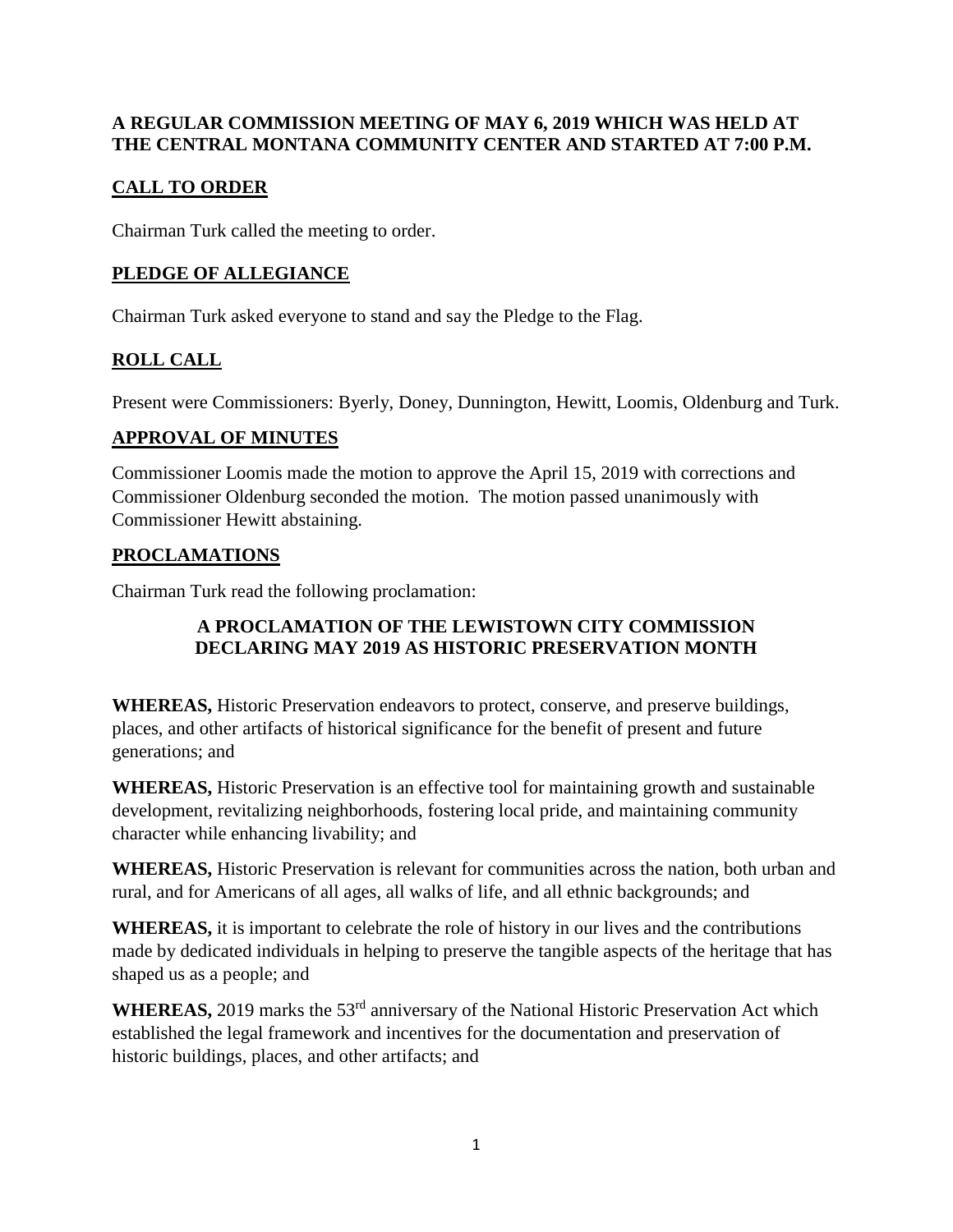**WHEREAS,** The City of Lewistown is hosting the Historic Resources Commission's annual awards ceremony on Wednesday, May 22, 2019 in honor of National Historic Preservation Month and the 53<sup>rd</sup> anniversary of the National Historic Preservation Act.

**NOW, THEREFORE, BE IT RESOLVED** that the Lewistown City Commission does proclaim May 2019 as National Historic Preservation Month and call upon the people of Lewistown to join communities across the United States in recognizing and participating in this special observance.

### **BOARD AND COMMISSION REPORTS**

Commissioner Byerly reported that the Central Montana Health District will meet on May  $16<sup>th</sup>$ . Commissioner Byerly stated that they have hired a sanitarian in training.

Commissioner Oldenburg reported that the Central Montana Foundation (CMF) met on April 23, 2019. The highlight of the meeting was a report from the Investment Advisors. Commissioner Oldenburg commented that there have been a lot of new fund applications and account requests. There were three grant requests for the meeting were for a total of \$5,500. One was denied, one was awarded \$300 and the last one received \$1,000. The CMF annual meeting is Tuesday, May 28<sup>th</sup> at noon at the Elks Club. The meeting is open to the public and reservations are encouraged. The regular monthly meeting will follow the annual meeting.

Commissioner Loomis reported that the Park and Recreation Board met on May 1<sup>st</sup>. There were three signs proposed for the East Fork Campground and the board approved the signage and they will be installed at the East Fork Campground area. The City leases in the East Fork area were discussed and be advertised in the next week. Commissioner Loomis reported that the City has applied for a recreational trail grant and the City was awarded \$20,000 for trails. The trees have been removed from Frank Day Park; the swimming pool is proposed to open June 3<sup>rd</sup>and the Friends of the Pool are looking into purchasing two more shade structures for the pool. The gym floor at the Civic Center is being sanded down and refinished and being paid for by the Recreation District fund.

Commissioner Doney reported that the Library Board met on April 18<sup>th</sup>. The Library budget is looking good, but the building maintenance may be over spent this year due to some unexpected building repairs. The boiler at the Library is having issues and will be looking at what can be done in the next budget year. The Library needs new windows and the Library Director is looking for funding through grants, but the maintenance of the building will need to be looked at this next year. Library Director has met with the County Commissioners and Community Council and both meetings went well. The Library Director is going to work on an interlocal agreement between the County and City regarding the Library. Commissioner Doney reported that the Library Director is looking at getting security cameras at a couple of locations in the Library. The Library Director is looking at internet options. The Assistant Police Chief was at the meeting to review the ordinance regarding weapons in public buildings.

Commissioner Doney reported that the weapons ordinance has been addressed and we are working on the open carry situations. The ordinance will address the public buildings, parks and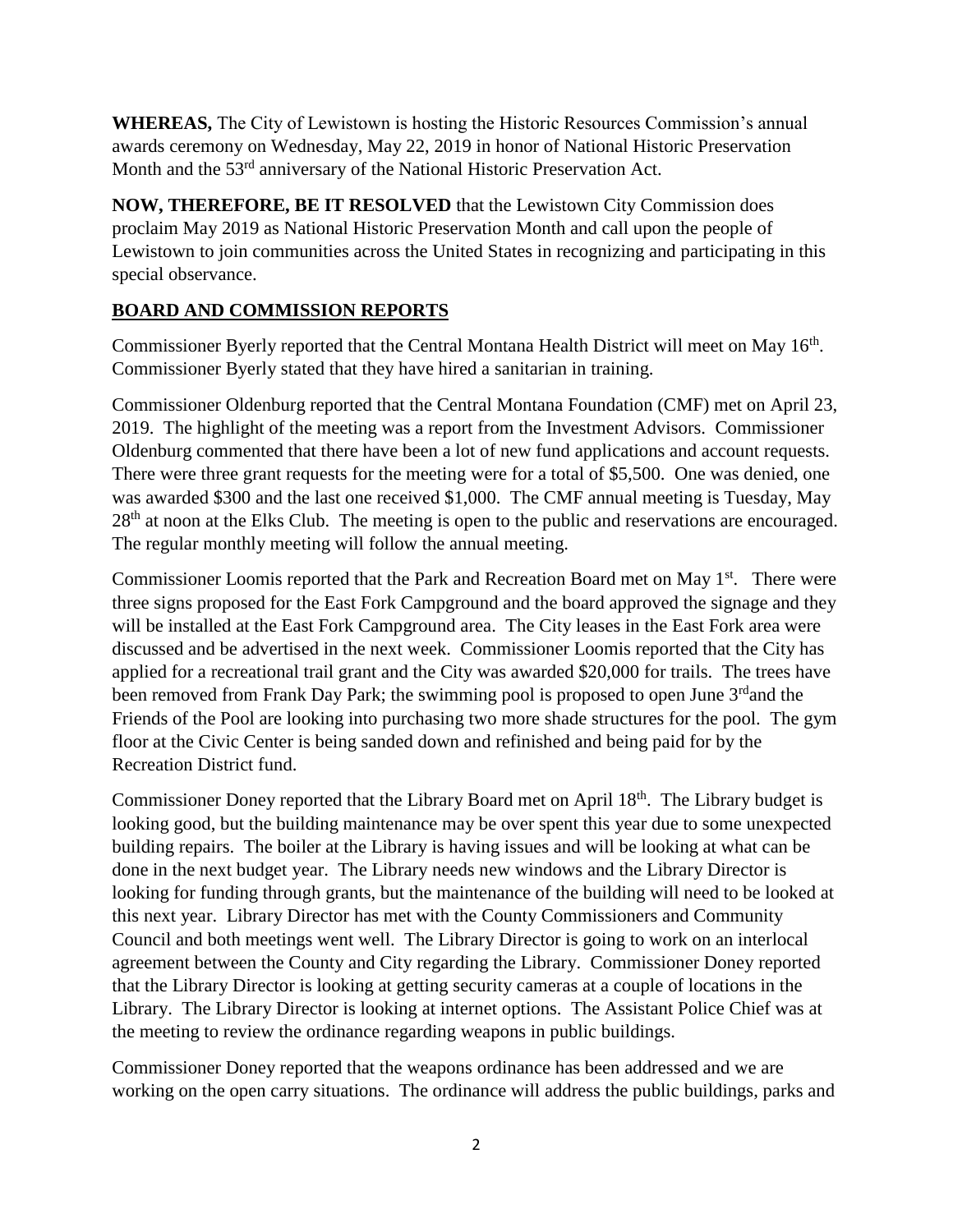the pool. It is hoped to bring the ordinance for first reading at the next meeting. Commissioner Doney commented that speed limits were discussed. Commissioner Doney explained that currently the ordinance stated speed limit is when children present and that is a tough one to enforce.

Commissioner Hewitt reported that the Airport Board met in May  $1<sup>st</sup>$ . The OshKosh snow blower is in need of repair and a compression test is being schedule to figure out what wrong with it. The FAA has informed the Airport Board that the other green snow blower must be painted yellow and are looking to get a bid to have that done. Commissioner Hewitt reported that WTI will not be renewing their lease and will be looking to lease or remove the buildings. Fish Wildlife and Parks have come to the Airport about options available to build a building. The Airport Board will be looking to get a Fireman certified on the ARF truck and will work to help get one Fireman certified. Commissioner Hewitt reported that a formal offer has been made to one of the Airport Manager candidates. The Airport Board is waiting to hear back from them.

Commissioner Dunnington reported that the City County Planning Board met on April 18th as the zoning commission and the zoning of the Castle Butte and Roundhouse Road areas were discussed regarding the zoning. Commissioner Dunnington was unable to attend.

### **CITY MANAGER REPORT**

City Manager Holly Phelps reported on the following issues:

The City Commission approved charging a fee for camping at East Fork. The Park and Recreation board has been working to get everything in place so that these fees will go into effect this summer. They have ordered improved signage and payment envelopes. Public Works will blade the roads and turn water on prior to Memorial Day. The Park and Recreation board is also scheduling a work night in mid-June and has ordered a couple of new picnic tables for the campground.

The City of Lewistown is currently accepting applications for seasonal positions. These positions include Cemetery, Parks and Street helpers. The applications are available at the Job Service or the City Offices.

The Public Works Department is heading into a very busy season. They have been working to maintain our existing infrastructure. You will see crews blading streets, filling potholes and cleaning or repairing water and sewer lines. They are also working on a list of potential street improvements to be done this season.

Construction is underway at the Creekside Marketplace and Pavilion. The lights have been installed and the contractor will soon begin construction on the restroom facility.

The City of Lewistown will once again place the parklet on Main Street. The Lewistown Downtown Association (LDA) agreed to continue the parklet program. They will select the location for the parklet. The LDA will work with local businesses interested in having the parklet located near their business. The City will apply for a permit from the Department of Transportation for the parklets use from Memorial Day to Labor Day.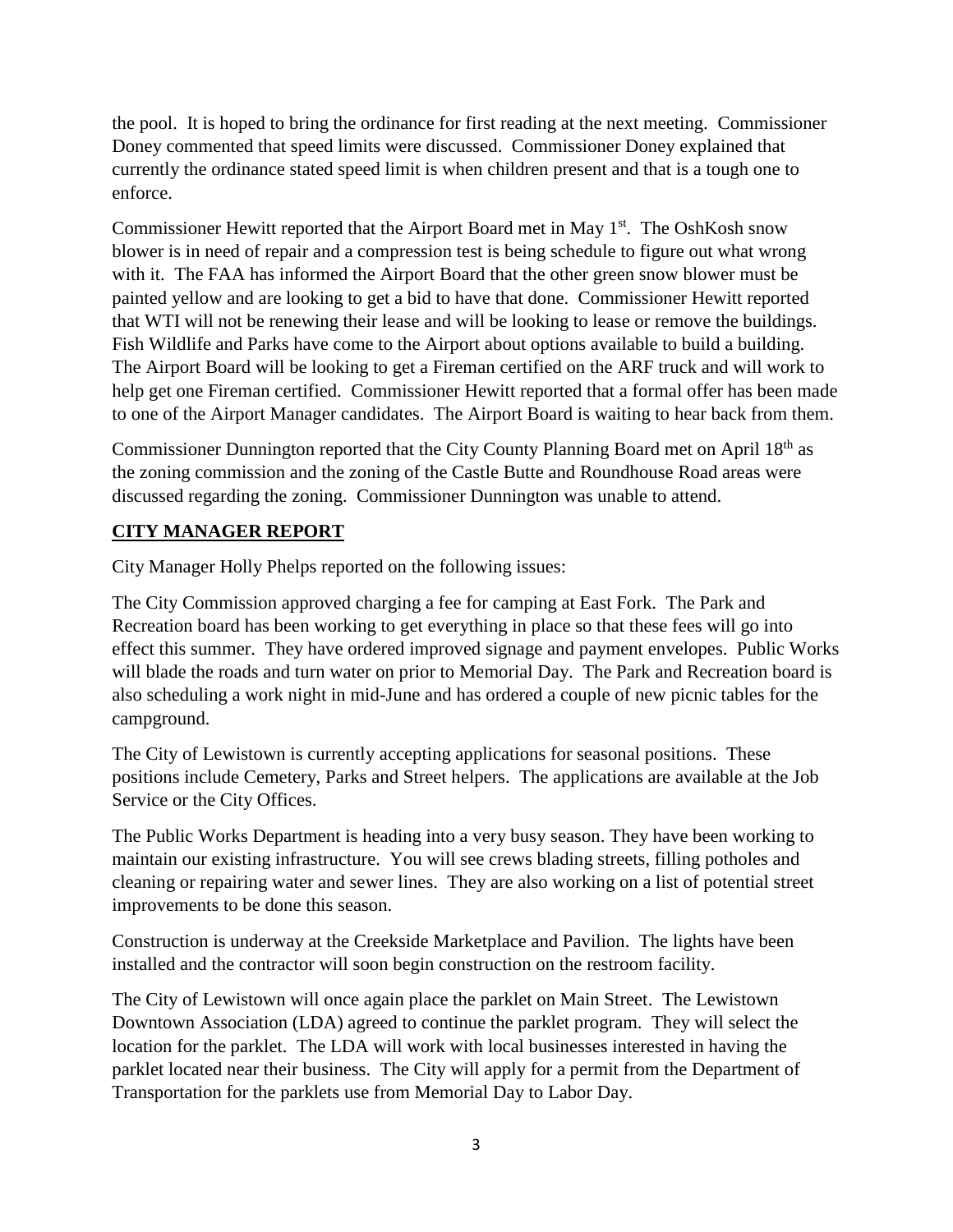The Lewistown Downtown Association had planned the downtown cleanup day for April 28<sup>th</sup> but due to the snow it has been rescheduled to June 2<sup>nd</sup>.

The Parks Department has begun preparing for the pool season. They are hoping to open the season on June 3rd. Staff has also been busy getting trees cleaned up and weeds sprayed in the various parks and along the trails.

### **PUBLIC COMMENT**

Mr. Richard Battrick asked about Commissioners comment regarding weapons at the Library, when the Courthouse has a sign stating no weapons. Commissioner Doney answered that is the Courthouse is a County building and the ordinance we are talking about is addressing weapons in City parks, buildings and other public areas.

Mr. Gary Pegg addressed the Commission by asking if he could get some consideration regarding the alley between Morase and Pine. Mr. Pegg explained that the alley has a slope and this winter a car slid off the hill and then when the snow and ice thaws it runs into James Zarn's garage. Commissioner Doney asked Mr. Pegg if he had talked with the Department Head of that Department. Mr. Pegg answered that yes, they talked with Mr. JR Killham and were told the City doesn't do anything with alleys and so that is why they are here asking for consideration from the Commission. There was some discussion with cutting part of the hill in hopes of diverting some water. City Manager Phelps explained that the City can not divert water across private property. Commissioner Doney commented that this issue needs to be addressed with the City Manager and the Public Works Director. City Manager Phelps asked if they could leave the pictures and she will meet will look at what possibly could be done.

# **CONSENT AGENDA**

Commissioner Doney made the motion to approve the consent agenda and Commissioner Hewitt seconded the motion. The motion passed unanimously. The consent agenda was the acknowledgment of the claims that have been paid from April 11, 2019 to April 30, 2019 for a total of \$40,688.19.

### **\*REGULAR AGENDA – Resolutions, Ordinances & Other Action Items:**

1. Discussion and action on reappointing Brad Doney to serve a three-year term on the City of Lewistown Police Commission

City Manager Phelps explained that in accordance with State Code a member on the Police Commission must be appointed or reappointed. In this case Mr. Doney has expressed his willingness to serve another three-year term. Ms. Donna Byerly was in attendance and expressed her support of Mr. Doney serving another term. Commissioner Doney commented that code states a retired officer must serve on the Police Commission and that is the position Mr. Doney is representing. City Manager Phelps recommends the reappointment of Mr. Doney to the Police Commission. Commissioner Oldenburg made the motion to reappoint Brad Doney to serve a three-year term on the City of Lewistown Police Commission and Commissioner Byerly seconded the motion. Commissioner Turk asked for comments from the audience and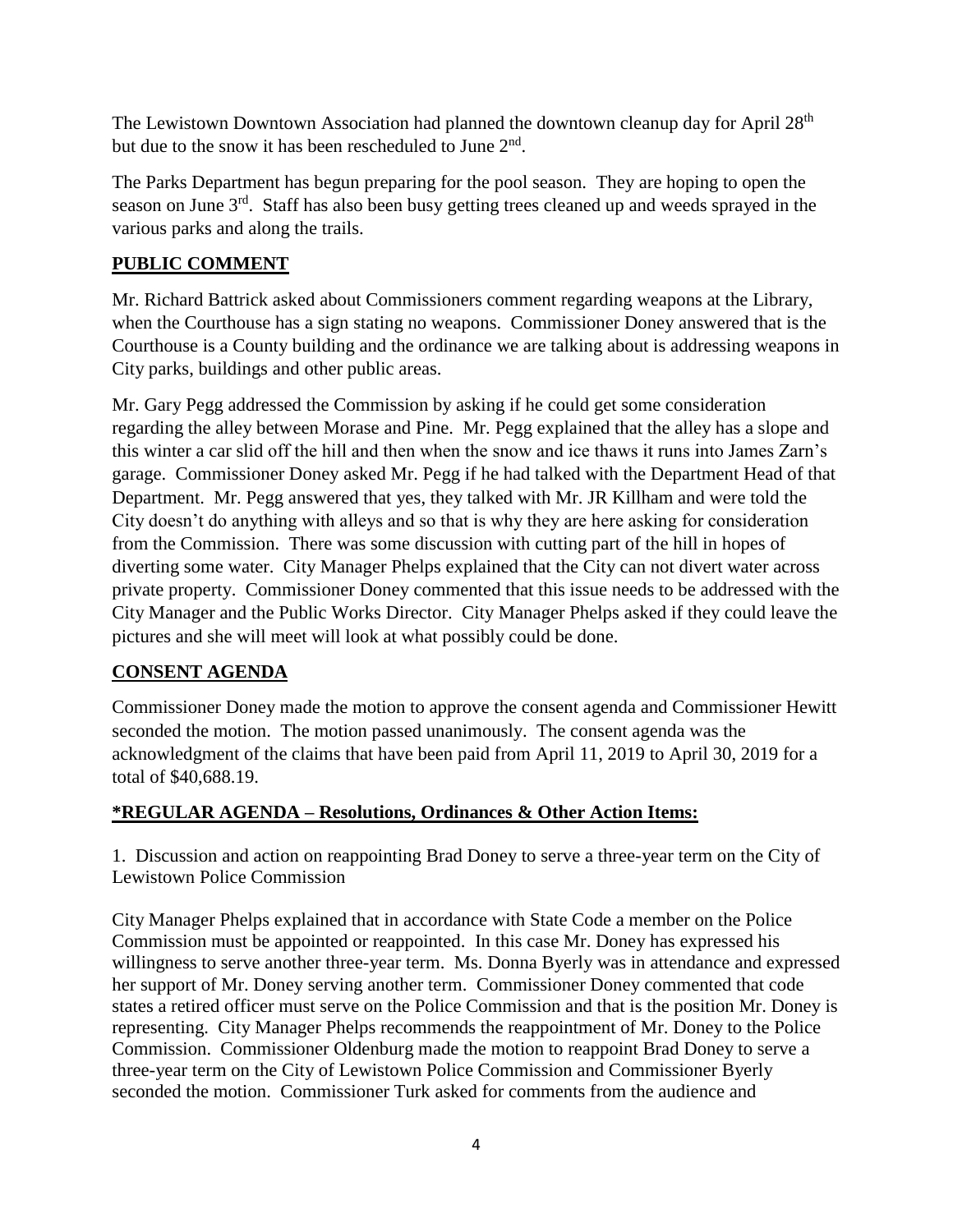Commission. There being none, the question was called for and those voting in favor were Commissioners: Byerly, Dunnington, Loomis, Oldenburg and Turk. Commissioners Doney and Hewitt abstained.

2. Discussion and action on entering into a Montana Department of Commerce Coal Board Contract #MT-CB-CG-19-0853 and authorizing the City Manager to sign the agreement

City Manager Phelps explained that this was the Coal Board Grant that the City applied for quite some time ago. There were a couple of Coal Board meetings held to prior to awarding the grant. Several committee members attended a couple of the Coal Board meetings to testify on behalf of the Creekside Project. This grant will fund the completion of the restrooms at Creekside. City Manager Phelps commented that she recommends the Commission approve the agreement. Commissioner Doney made the motion to enter into a Montana Department of Commerce Coal Board Contract #MT-CB-CG-19-0853 and authorizing the City Manager to sign the agreement and Commissioner Dunnington seconded the motion. Commissioner Turk asked for comments from the audience and Commission. There being none, the question was called for and the motion passed unanimously.

3. Discussion and action on approving Resolution No. 3992, a resolution providing for the annexation by petition of Lot 1B of the New Life Subdivision

City Manager Phelps explained that the New Life Subdivision in located east of town. City Manager Phelps explained that in 2009 the subdivision was platted and there were two lots. The lot closest to the highway was annexed at that time and the other lot remained in the County. City Manager Phelps further explained that the New Life Assembly of God is looking to build a new church in that subdivision and will be using both lots. Therefore, they are petitioning to annex Lot 1B of the New Life Subdivision. Commissioner Loomis made the motion to Resolution No. 3992, a resolution providing for the annexation by petition of Lot 1B of the New Life Subdivision and Commissioner Doney seconded the motion. Commissioner Turk asked for comments from the audience and Commission. There being none, the question was called for and the motion passed unanimously.

4. Discussion and action on approving Resolution No. 3993, a resolution appointing a successor trustee to Lewistown Tourism Business Improvement District No. 1

City Manager Phelps explained that the Lewistown Tourism Business Improvement District (TBID) is made up of a representative from each of the hotels in the district. City Manager Phelps further explained that recently Ms. Phyllis Cantrell passed away and that Ms. Amanda Lipke has been nominated to serve as trustee to fill the remaining term. Commissioner Hewitt made the motion to approve Resolution No. 3993, a resolution appointing a successor trustee to Lewistown Tourism Business Improvement District No. 1and Commissioner Dunnington seconded the motion. Commissioner Turk asked for comments from the audience and Commission. There being none, the question was called for and the motion passed unanimously.

5. Discussion and action on approving a one-year agreement between Fergus County and the City of Lewistown for the City Attorney's office